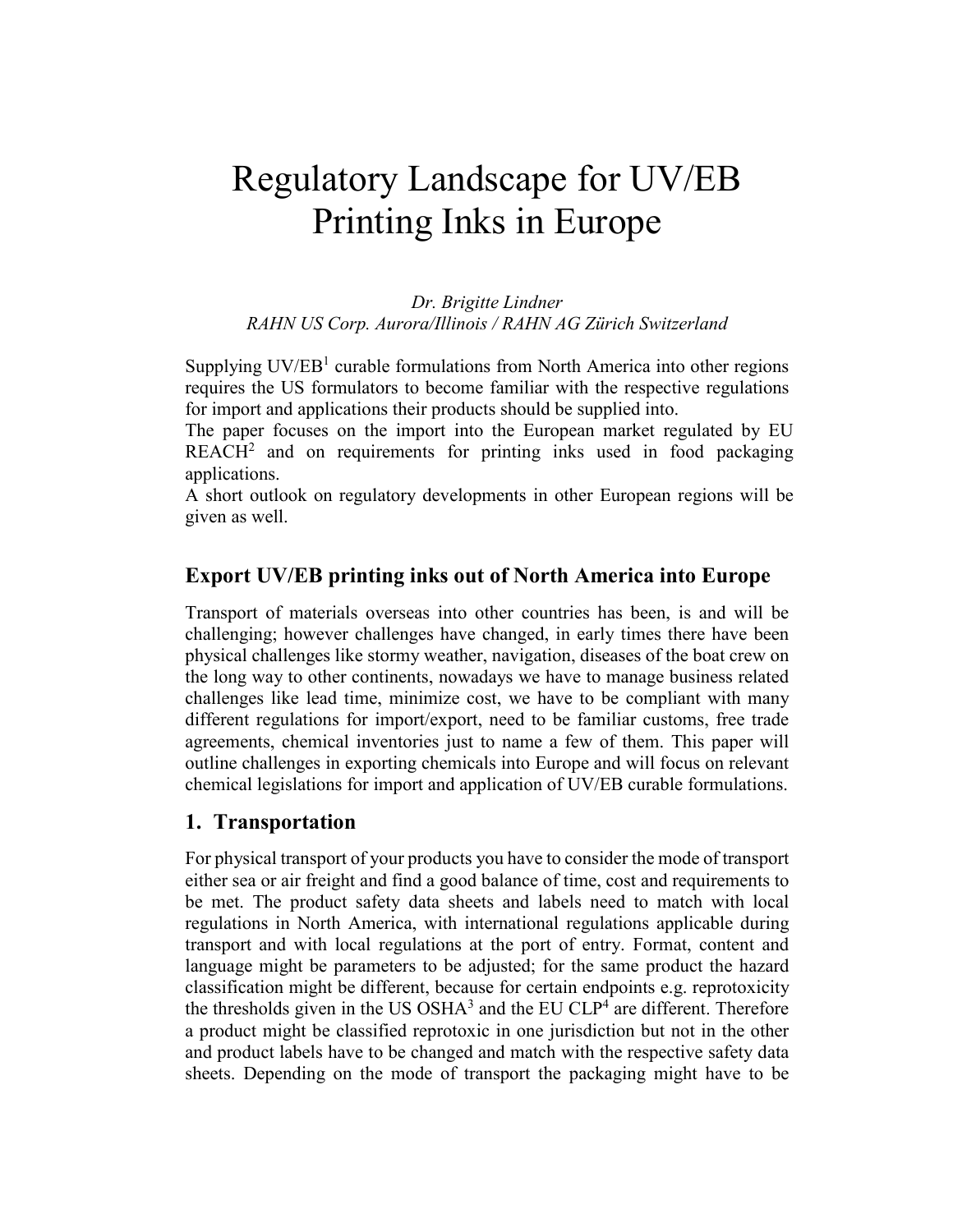adjusted e.g. certain classes of dangerous good are not allowed on airplanes in lager packagings than small (25kg) pails;

Once arriving in the destinations entry point custom clearance needs to be done. Here logistic providers have the best know how to assist;

# **2. Chemical legislation relevant for import and use of UV/EB printing inks in EUROPE**

When importing chemicals into a foreign country one has to check if a chemical legislation in this jurisdiction exists and if all components of the UV/EB printing ink are compliant with the specific regulation and chemical inventory;

Shipping UV/EB printing inks to Europe a company has to be aware that there might be several chemical inventories to manage: the European Union  $(EU)^5$  with its REACH regulation does not include Switzerland, Norway, Iceland and Liechtenstein, these countries have own regulations set up; UK might drop out of EU REACH in the near future; Turkey and the EURASIA $<sup>6</sup>$  region will be one of</sup> the next chemical inventories to be added on the European continent.

## **2.1 EU member states , REACH and CLP**

Relevant for imports into EU member states is the chemical inventory regulated by the REACH regulation EC 1907/2006 and the regulation on classification labelling and packaging CLP EC1272/2008.

All substances imported into the EU with volumes >1to/year/legal entity require a registration under REACH and additionally classification, labelling and packaging has to meet the requirements laid down in the CLP regulation; Polymers as such are exempt, however the respective monomers have to be registered.

In contrast to  $TSCA^7$ , REACH is NOT a positive list of substances identified by CAS numbers. A positive list inventory allows everybody to import substances which are on the list, in contrast to that, a REACH registration is only valid for the respective notifier and only covers this specific supply chain. EU REACH registrations can only be submitted by legal entities located in the EU, like manufacturers and importers located in the EU;

In case a North American formulator supplies printing inks to affiliates and/or customers in the EU, these entities would be the responsible legal entities which need to register all substances of the formulation under REACH if the raw materials have not been registered by the supplier.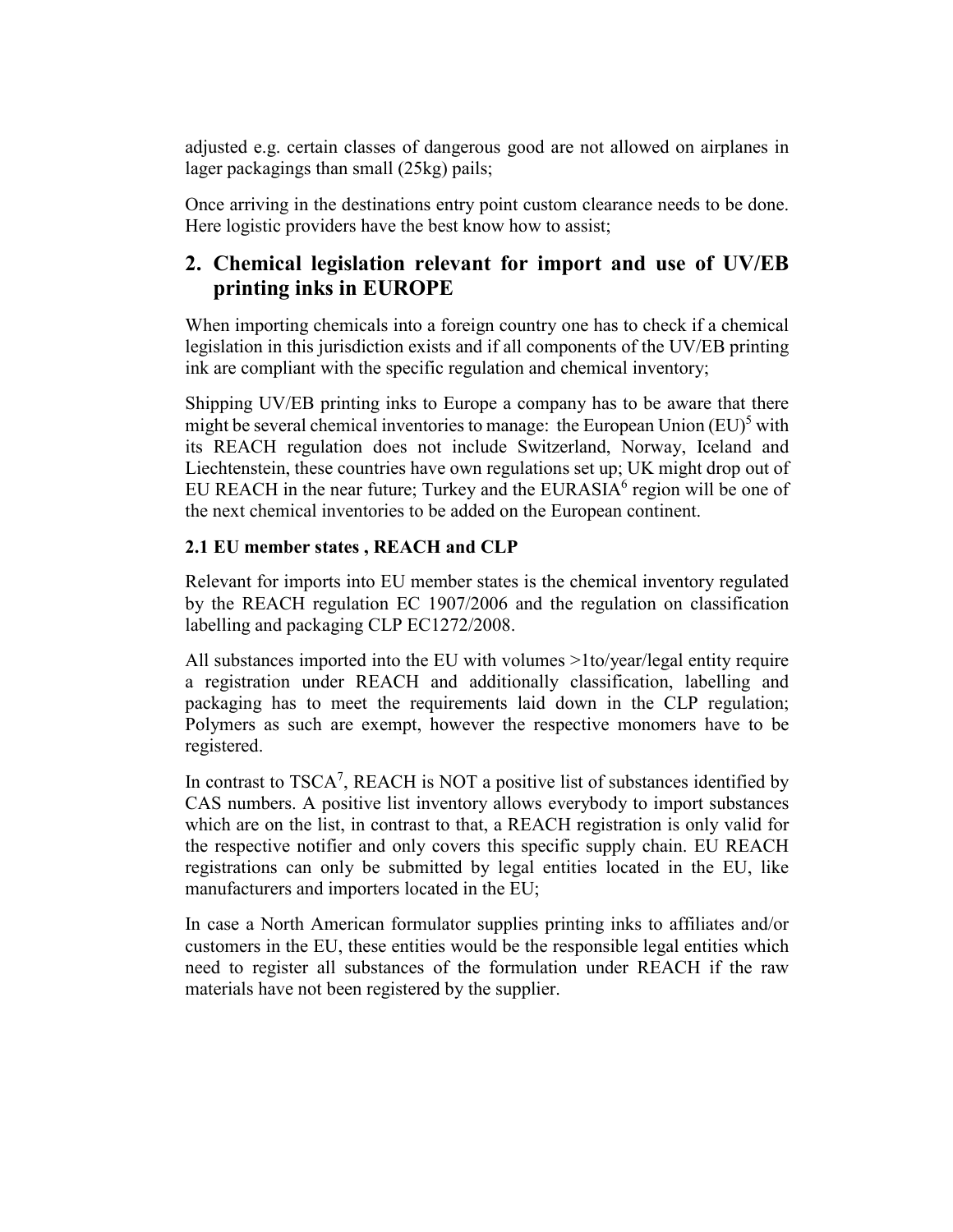Fig. 1a: **No** only representative appointed by non EU manufacturer of Rawmat 1,which is part of the UV/EB formulation; Customer 1 & customer 2a are importers of Rawmat1 into the EU and as consequence have registration obligations



However, if the components in your formulation are not purchased from an EU source, the non EU manufacturer of these substances can appoint an only representative (OR) to submit the registration on his behalf and by doing so he can cover your customers located in the EU and release them from their registration obligations.

Fig. 1b: Only representative **is** appointed by non EU manufacturer of Rawmat1, which is part of the UV/EB formulation; Customer 1 & customer 2a are now downstream users and have **no registration obligation**

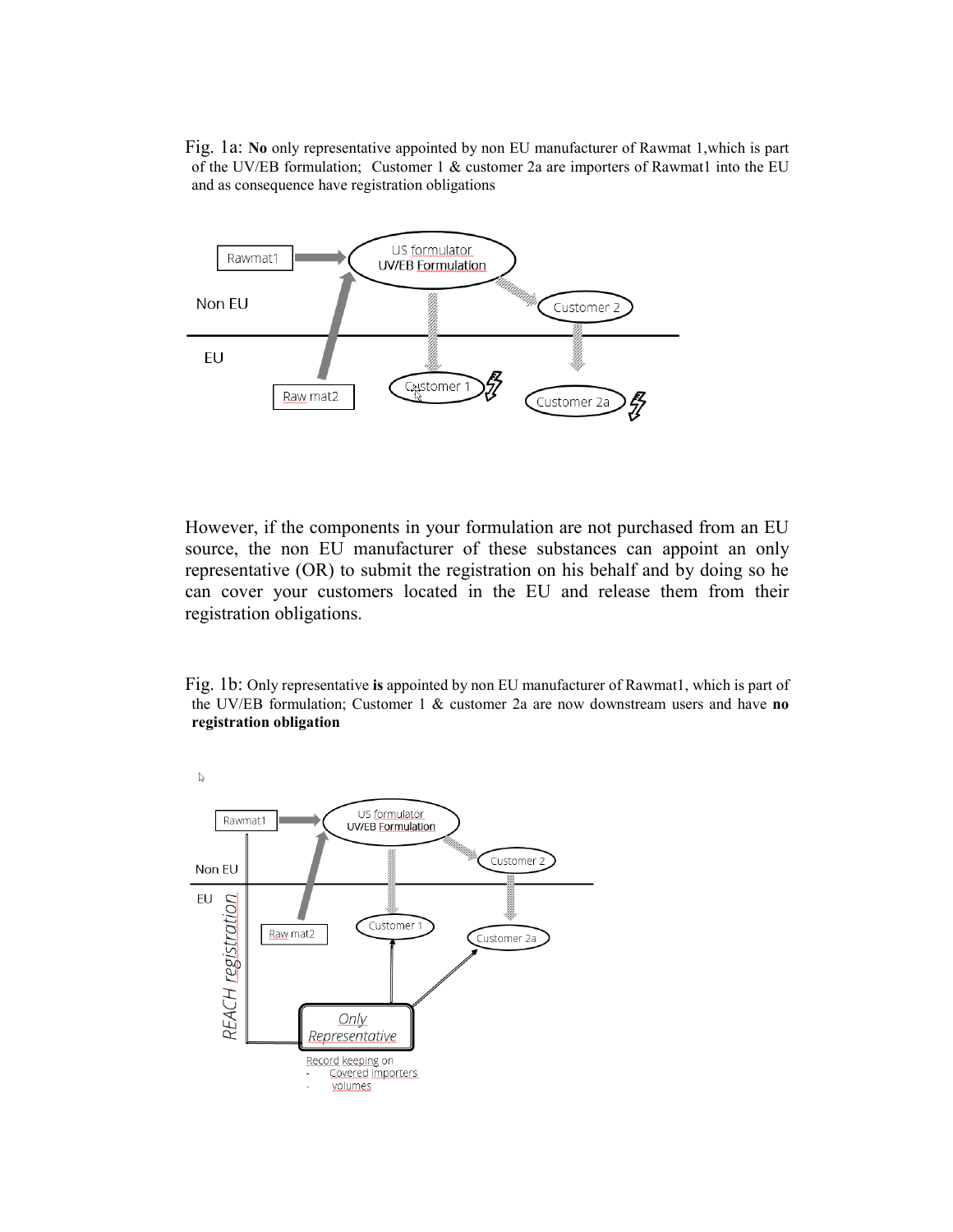OR concept in a nutshell:

The only representative is a legal entity located in the EU acting on behalf of the non EU manufacturer; the OR submits registration dossiers on behalf of the manufacturer and is legally responsible for tracking the imported volumes to make sure the total imports covered by that registration stays within the tonnage band covered by the respective registration; therefore the OR needs information about the volume of the registered substance imported from the non EU company to the EU and another OR obligation is to know which legal entities (=Importers of the UV formulation) he is covering with his activity; if an OR is appointed by a non EU manufacturer and the volumes and the respective importers are covered by the registration of the OR these importers do no longer have registration obligations under REACH; in case of inspections the importer has to demonstrate that he is covered by an OR and the OR has to demonstrate that he indeed covers that importer and that the tonnage imported by this legal entity is covered by the registration.

You have to know your supply chain!

With regards to REACH the same chemical, e.g. an acrylate "X" coming from two different sources might be different in its REACH status: one is registered by the supplier the other one might not.

Purchasing the acrylate "X" from the supplier holding a REACH registration and covering your customers with that, neither your company nor your importing affiliates or customers in the EU do have a registration obligation.

Using the not registered acrylate "X" of the second supplier will place registration obligations on your customers/importers located in the EU.

Fig. 2: Same acrylate "x" purchased from 2 suppliers with different REACH status One releases EU customers from registration obligation, the other does not

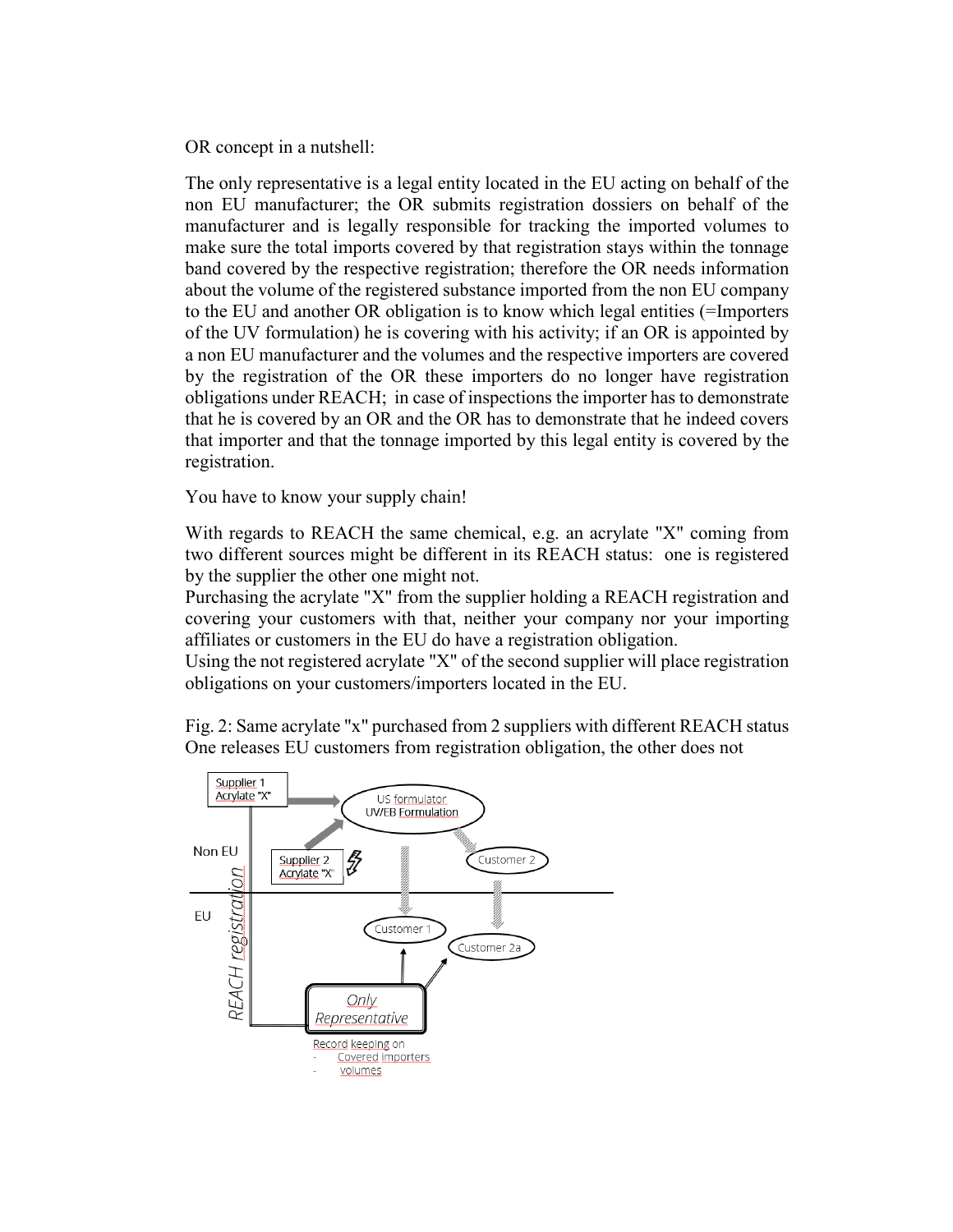If your market is the EU you have to manage your supply chain accordingly to release your EU customers from registration obligations. Some options:

- a) purchase from a supplier located in the EU (he can easily cover your clients with his registration activity)
- b) Purchase from a non EU supplier having an OR appointed (this supplier can cover your clients as well)
- c) Use an own affiliate in the EU to submit REACH registrations for all relevant substances and supply your EU customers from this affiliate

#### **2.2 Other European countries having a REACH like system**

There are other European countries (not EU members) with existing or emerging chemical legislations and inventories.

Turkey and the Eurasian economic union (Russia, Belarus, Kazakhstan, Armenia and Kyrgyzstan) are building new systems which are more or less in line with the requirements of REACH, however not covered by a REACH registration. UK might drop out of REACH as well and set up an own UK REACH legislation; These chemical inventories are or will be EU REACH alike systems, where only legal entities located in the respective country have registration obligations and can act; the respective registration activity is only valid for the respective notifier; a preregistration is followed by final registration and usually the tonnage band triggers a stepwise registration and data requirements.

Like EU REACH these inventories are not CAS number lists; your specific supply chain has to act! You need to have close contact to the regulatory department of your supplier and verify if your customers in these specific countries are regarded as downstream users covered by the regulatory activity of your supplier or not; Your company might also consider to set up an affiliate in these countries importing the formulations and comply with the respective registration obligations

Tonnage bands and data requirements for a registration are in line with REACH, so once data are generated for REACH one can go into data sharing and make use of these data to prepare a registration for these countries.

Switzerland has a long standing inventory system<sup>8</sup>, which is a mix of a positive list and notifier specific part.

With the positive list Switzerland fully accepts already existing REACH registrations, provided these are former  $EMECS<sup>9</sup>$  substances (existing substances) and puts them on the existing chemicals inventory, which is a CAS number positive list and valid for every legal entity importing these substances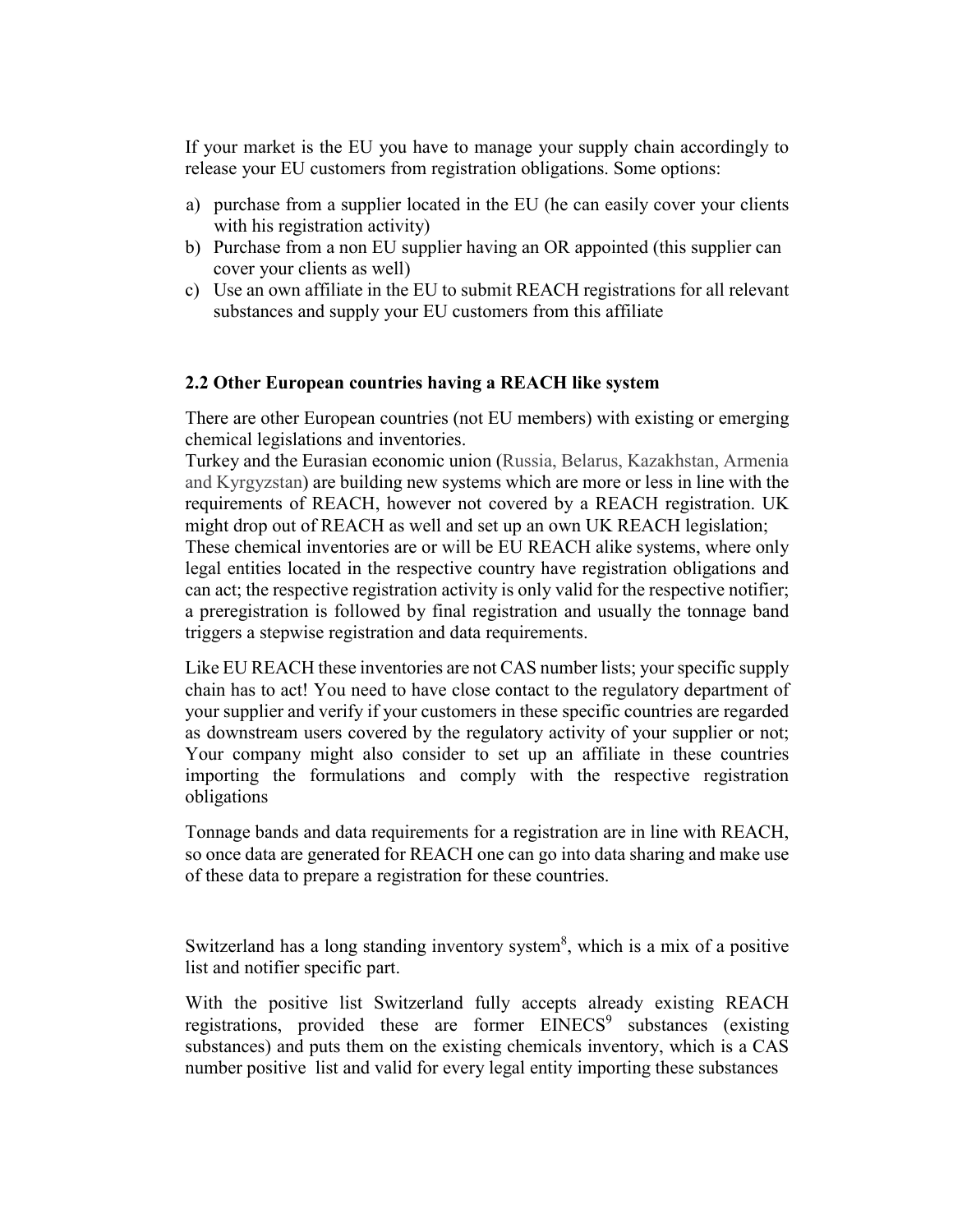However for new substances (EC number starting with 4, 5, 6, 7, 8) a standalone Swiss notification has to be submitted to the Swiss authorities by a legal entity located in CH, importer or sole representative of the respective supply chain. This is the REACH alike part of the Swiss chemical inventory.

## **3. Use of your formulation in the final application**

Several applications of UV/EB curable formulations are regulated within the EU or other European countries, either by law, trade association rules or brand owners policy.

## **3.1 Printing inks for food packaging**

An example for a regulated application is the use of printing inks for food packaging.

Currently here is no EU regulation on printing inks for food packaging. There is a directive for plastic in contact with food  $(EC 10/2011)^{10}$  but this is not specific for UV/EB curable printing inks and most of the raw materials used in our industry, for example photoinitiators are not addressed at all. Some of the European countries have taken own initiative on regulating printing ink materials in food packaging.

Switzerland, although not an EU member has taken first initiative and although being a Swiss legislation this "Swiss Ordinance"<sup>11</sup> is currently the only and accepted "quality proof" for printing inks used in food packaging; Germany has taken action as well some years ago, but this has been stopped due to an EU initiative to regulate printing inks used in food packaging been started. Preparing this regulation only slow progress is made on EU level and stakeholders anticipate that Germany will restart the German ordinance to regulate printing inks in food packaging which will then be a national piece of legislation but might be taken as a template for a future EU level legislation;

Brand owners do also strongly influence the raw material selection in order to avoid any potentially critical materials which might endanger their reputation at the final consumer.

Known brand owners strongly influencing the choice of raw materials for food packaging are Nestlé and Tetrapak. The Nestlé guidance on packaging  $materials<sup>12</sup>$ , updated every second year is a negative list, materials listed are prohibited or restricted to be used in food packagings for Nestlé.

## **3.2 UV curable formulations in Cosmetics**

The cosmetics regulation in EU (EC 1223/2009)<sup>13</sup> is regulating which materials can be used for example in nail gel formulations; it is a negative list pointing out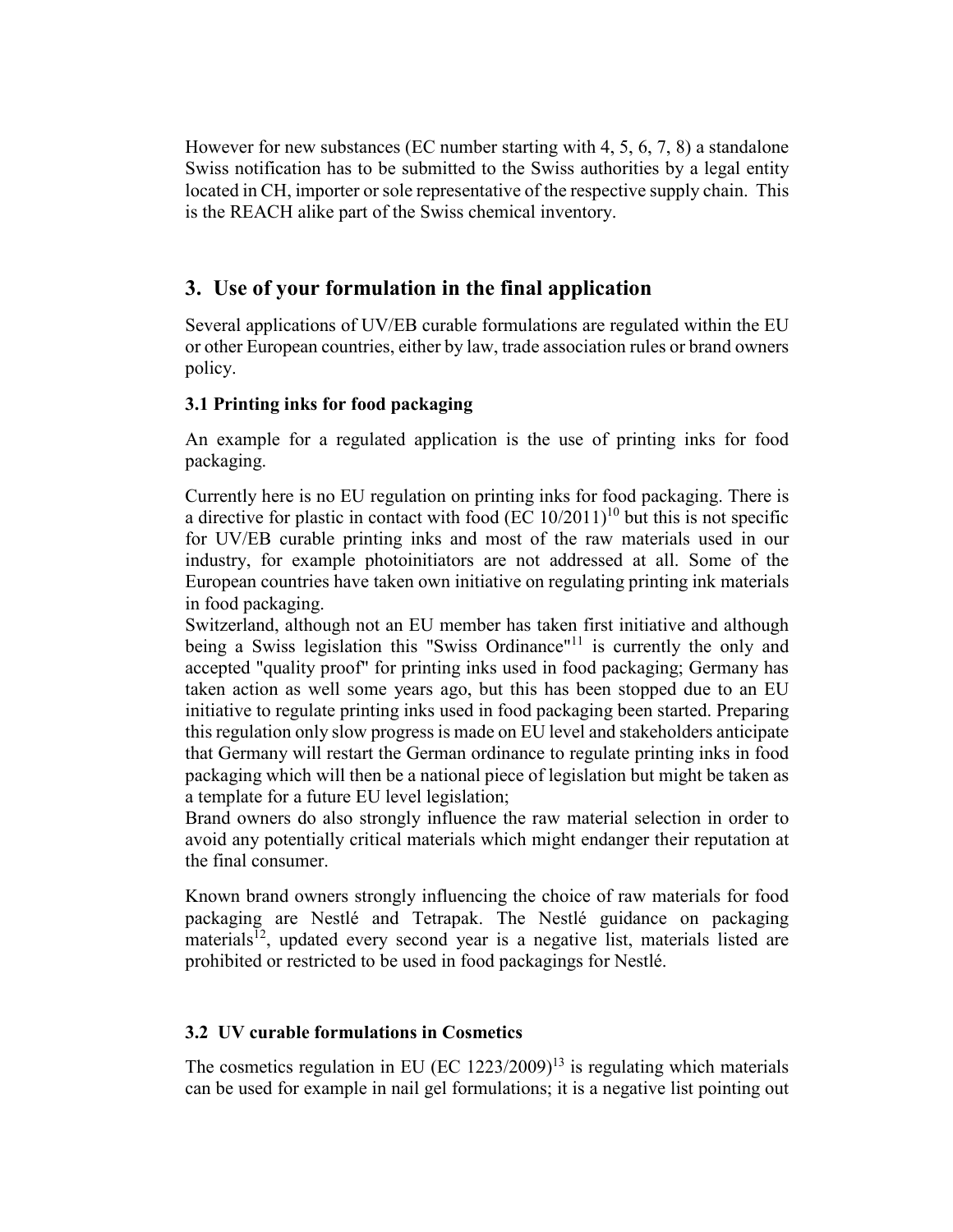prohibited and restricted materials; UV curable material supplied into this application have to match the requirements.

## **3.3 other regulated applications**

There are other regulated applications, either regulated by legal obligations or regulated by brand owners;

Just to name a few regulated applications: electronics, automotive, special wood coatings and brand owner requirements like IKEA, Sony, APPLE all these stakeholders have their own requirements for materials used in their articles.

When your company is going to supply a UV/EB curable formulation into a regulated application it is recommended to first of all know the requirements (ask your customer what he has to comply with) and know your raw materials; are they compliant with the respective regulations?

## **4. Summary**

Knowing your supply chain and your markets is crucial for managing the challenging European landscape of inventories. Inventory status is a property of a chemical substance the same as viscosity, reactivity etc. The raw material supplier needs to be chosen according to business needs taking into account the regulatory requirements of the market your company wants to enter.

Several questions need to be answered before choosing a specific raw material from a specific raw material supplier: where are my customers? Does my raw material supplier register in these countries? Can my company submit a registration? Does business justify the cost for registration?

Looking into the end use of your formulations you have to be aware that some of the uses are regulated by specific pieces of legislation, by company policies or by brand owners. It is crucial to know the use of your product and the regulations related to that to ensure having sustainable business.

Globally acting raw material suppliers, like RAHN can help you to manage these challenges! Globally acting raw material suppliers are familiar with these regulations, have legal entities in the respective countries and a good network with experts and authorities. Managing this complex environment is our daily business.